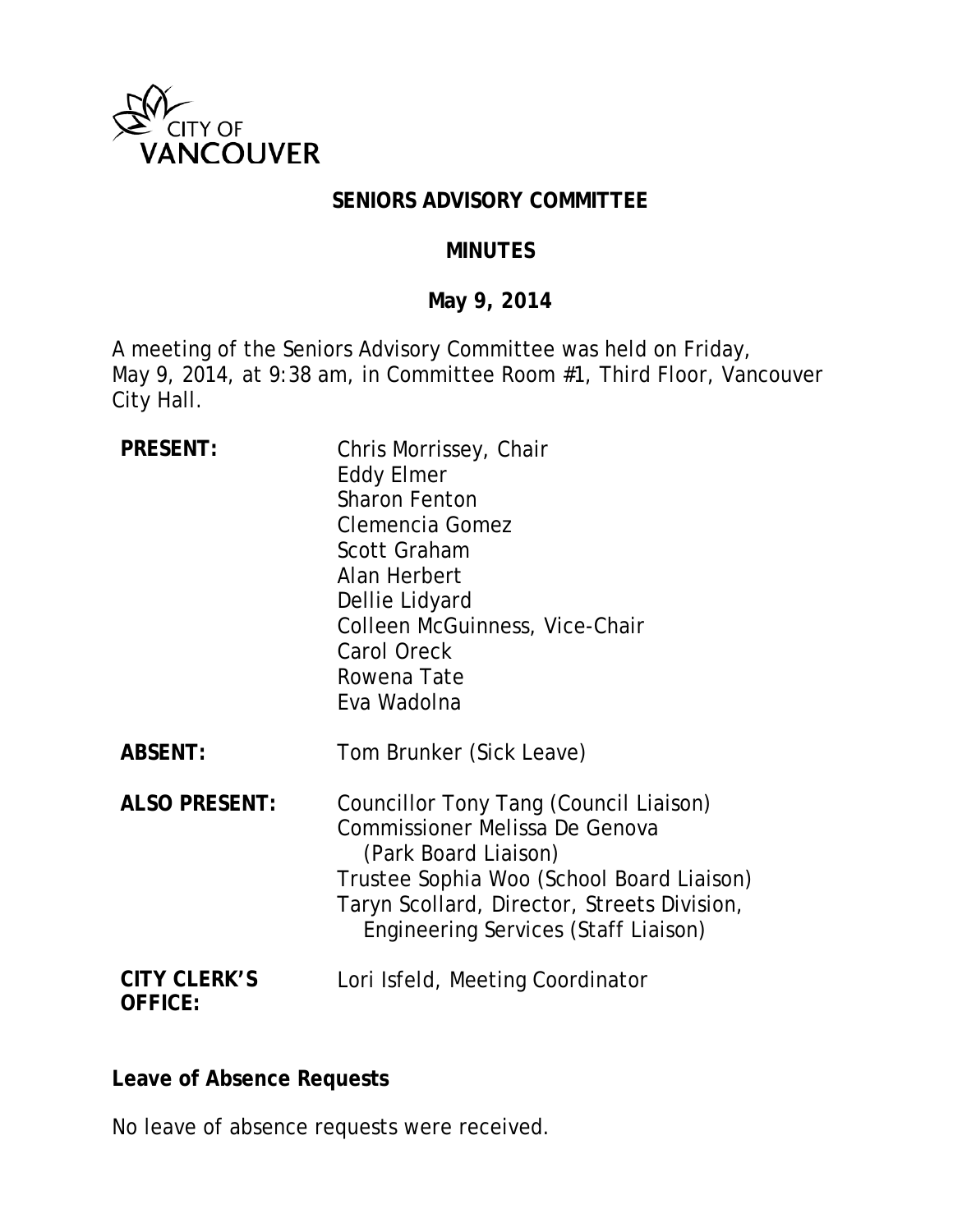# **Approval of Minutes**

MOVED by Sharon Fenton SECONDED by Eva Wadolna

> THAT the minutes of the regular meeting on January 17, 2014, be approved.

CARRIED UNANIMOUSLY

MOVED by Sharon Fenton SECONDED by Eva Wadolna

> THAT the meeting notes of the February 21, March 21 and April 11, 2014, working sessions, be approved.

CARRIED UNANIMOUSLY

\* \* \* \* \*

*The Committee agreed to vary the order of the agenda to deal with Item 2 "Committee Liaison Reports" prior to the Item 1 presentations. For ease of reference, the minutes are recorded in numerical order.*

*\* \* \* \* \**

- **1. Presentations**
- a. Rupert Street Curb Cut

Brent Dozzi, Neighbourhood Parking and Transportation, provided a presentation and responded to questions regarding proposed transportation initiatives along Rupert Street.

Following discussion, the Committee provided the following feedback:

• The Committee supports the reorientation of the curb ramps at East 44<sup>th</sup> Avenue on the west side of Rupert Street, to a north-south orientation.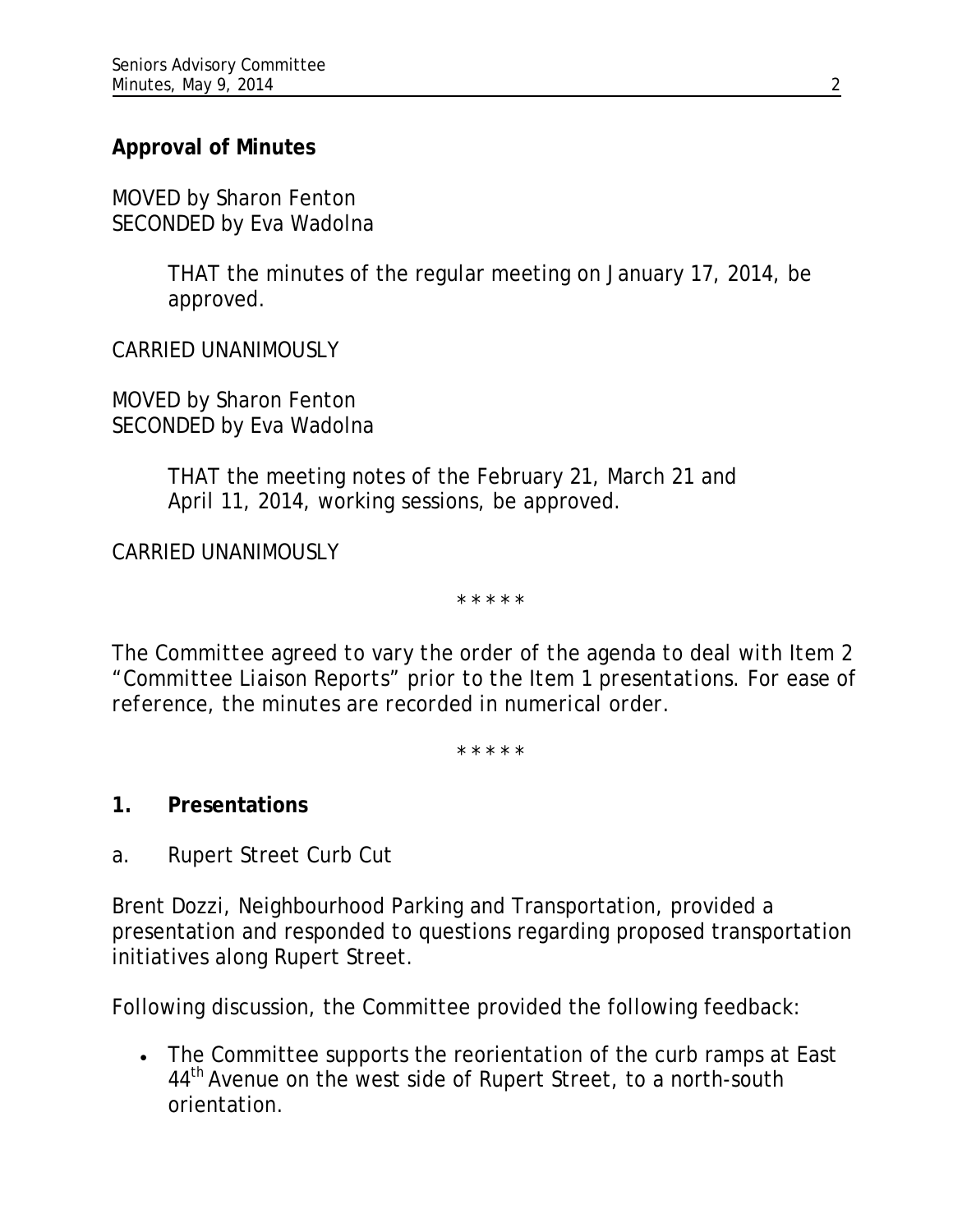- The Committee recommends that railings and signage be installed at these locations to discourage pedestrians from crossing at this intersection and direct them to the designated pedestrian crossings at East 43<sup>rd</sup> and East 45<sup>th</sup> Avenues.
- The Committee does not foresee problems for seniors and persons with disabilities resulting from the removal of the curb ramp on the east side of Rupert Street at East 44<sup>th</sup> Avenue and therefore supports its removal.
- b. Dementia Follow-up; and
- c. Age-friendly Action Plan

Carol Ann Young, Senior Social Planner, provided a presentation entitled "Age Friendly Action Plan Update", which covered updates on a variety of City strategies targeting seniors' issues related to transportation infrastructure, safety and emergency services, and housing, and responded to questions.

Ms. Young encouraged Committee members to visit the Age Friendly Action Plan website at: [http://vancouver.ca/people-programs/age-friendly-action](http://vancouver.ca/people-programs/age-friendly-action-plan)[plan,](http://vancouver.ca/people-programs/age-friendly-action-plan) to share ideas, such as the issues discussed at this meeting, on the "Talk – Healthy City For All" website, and to attend the Advisory Committee Ideas Lab.

Following discussion and questions regarding options to bring forward issues to other levels of government, Ms. Young encouraged the Committee to provide her with a summary of the Committee's concerns and suggestions, which she will bring forward to her Director to share at the Vancouver VCH/CoV MOU committee and the Metro Social Issues Committee.

# **2**. **Committee Liaison Reports**

a. Park Board Liaison Report

Commissioner Melissa De Genova provided an update on the proposed Southeast Vancouver Seniors' Centre and responded to questions regarding the re-development of the Casa Mia site.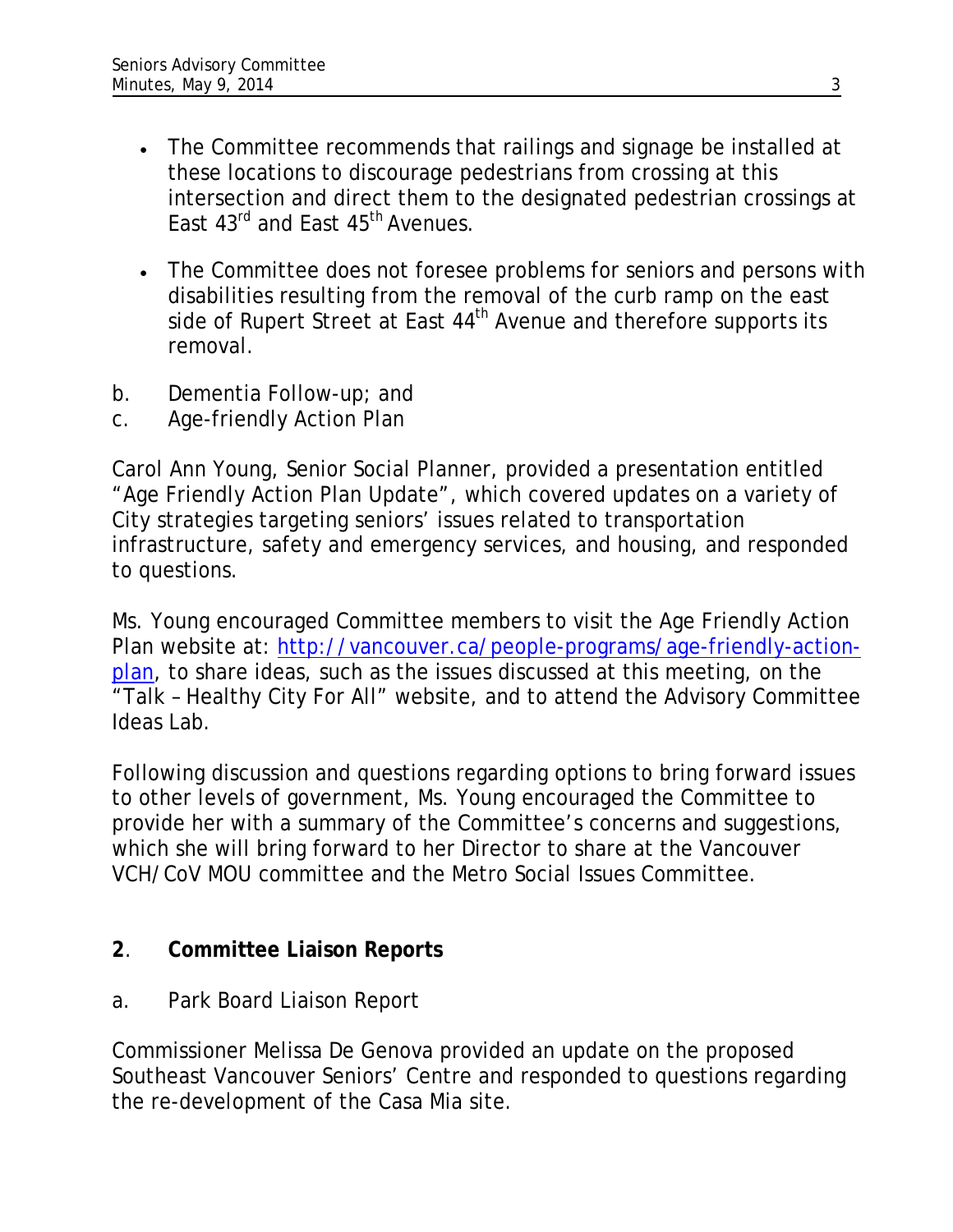Ms. De Genova noted she is putting forward a Notice on Motion regarding the Southeast Vancouver Seniors' Centre at the next Park Board meeting and invited Committee members to provide any additional input on the matter to her, for consideration at the meeting.

b. Council Liaison Report

Councillor Tang provided updates and responded to questions on a variety of matters including the Age-friendly Action Plan, Southeast Vancouver Seniors' Centre, Pearson-Dogwood Redevelopment, Oakridge, and Point Grey Hospital.

# **3. Subcommittee Reports**

Due to time constraints Subcommittee Reports were postponed to the next meeting.

## **4. New Business**

a. Reduction of Funding by United Way for Programs Geared to Socially Isolated Seniors

Following discussion, it was

MOVED by Eddy Elmer SECONDED by Eva Wadolna

# WHEREAS

1. Social isolation and loneliness are major risk factors for physical and mental health problems, as well as early death - risk factors on par with, or greater than, other risk factors (Cacioppo, 2014, Social Relationships and Health: The Toxic Effects of Perceived Social Isolation, Social & Personality Psychology Compass, 8, 58-72);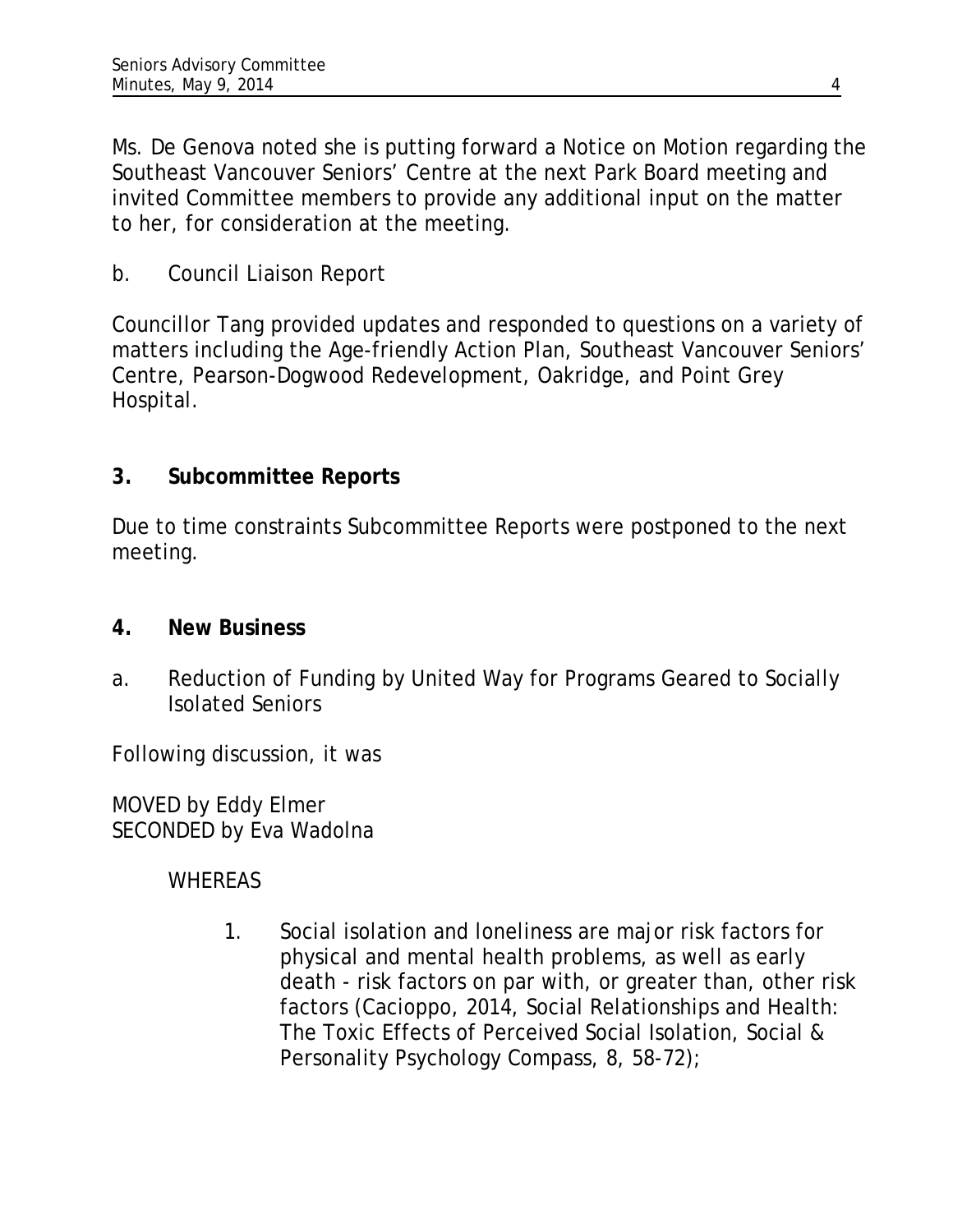- 2. Health problems attributed to loneliness are an additional burden to the healthcare system (British Columbia Ministry of Health, 2004, Social Isolation Among Seniors: An Emerging Issue);
- 3. Twenty percent of older adults describe themselves as lonely (Statistics Canada, 2012, Social Participation and the Health and Well-being of Canadian Seniors);
- 4. A study by the Vancouver Foundation noted high levels of loneliness in Vancouver, including among older adults (Vancouver Foundation, 2012, Connections and Engagement);
- 5. The Mayor's Engaged City Task Force recommended that steps be taken to improve social connectedness in Vancouver;
- 6. The City of Vancouver passed a motion on October 2, 2013, pledging to seek formal recognition as an Age-Friendly Community by the Province of British Columbia and a Global Age-Friendly City by the World Health Organization;
- 7. Encouraging social participation and addressing isolation are key steps in the process towards becoming an age-friendly city (World Health Organization, 2007, Global Age-Friendly Cities: A Guide);
- 8. The Government of Canada, through the National Seniors Council, has identified social isolation and loneliness as one of the top public health issues affecting seniors (Employment and Social Development Canada, March 5, 2014, National Seniors Council Exploring Adverse Effects of Social Isolation);
- 9. Evidence supports the efficacy of various programs to prevent and ameliorate social isolation and loneliness (C. M. Masi et al., 2011, A Meta-Analysis of Interventions to Reduce Loneliness, Personality and Social Psychology Review, 15, 219-266);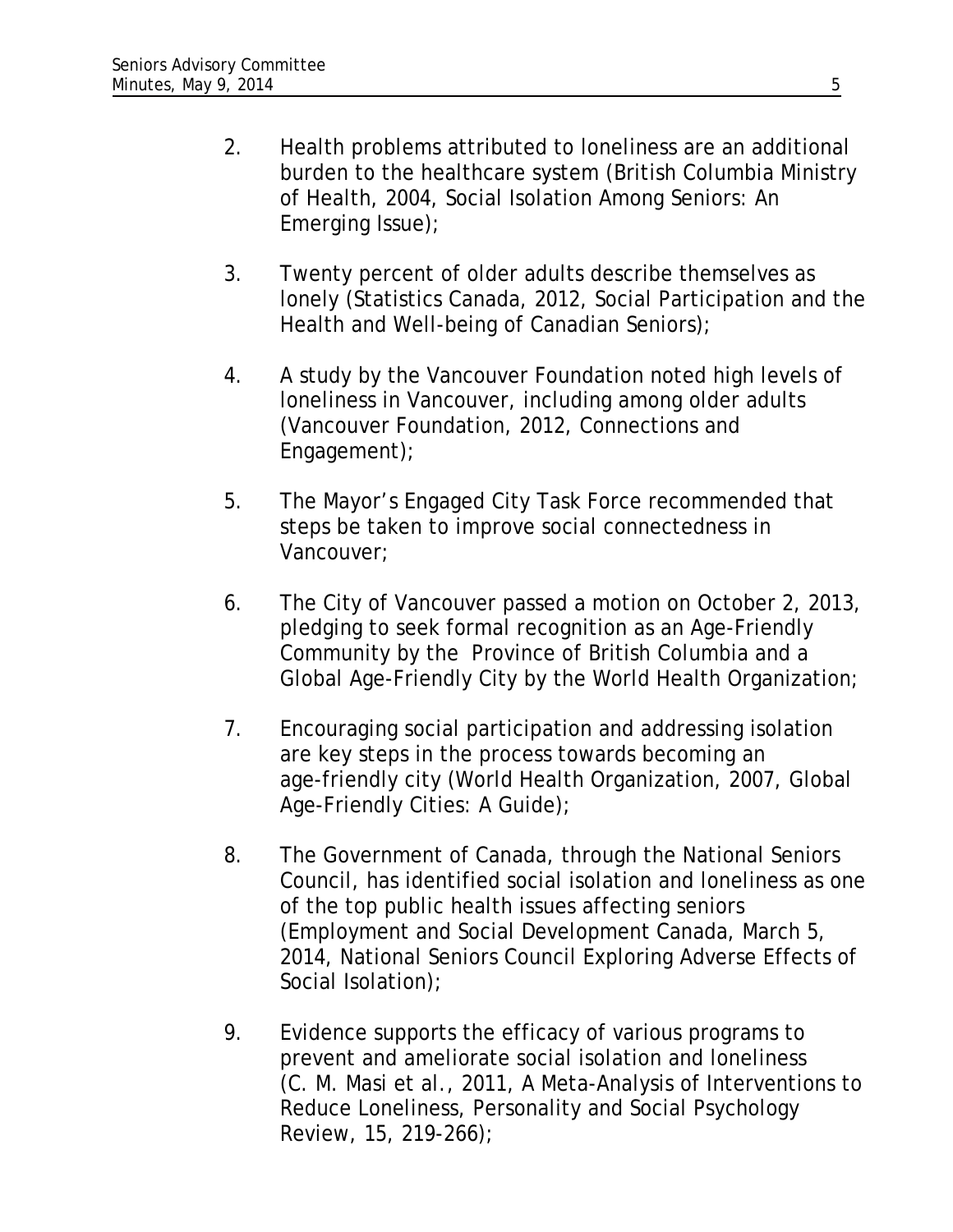- 10. The United Way of the Lower Mainland recently announced a \$1.65 million reduction in funding to 31 seniors' groups, many of whom rely on these funds to administer programs to prevent and ameliorate social isolation and loneliness;
- 11. These organizations may be unable to find alternate sources of funding for these programs, both now and in the future;
- 12. This situation underscores the patchwork and unstable nature of the current state of funding for seniors' preventative programs.

THEREFORE BE IT RESOLVED THAT the Seniors' Advisory Committee recommend that City Council request the Province of British Columbia to:

- 1. Cover the United Way's funding shortfall so that critical programs to prevent and combat isolation and loneliness are not eliminated;
- 2. Create a more systematic and longer-term plan for funding seniors' preventative and intervention programs.

### CARRIED UNANIMOUSLY

b. Accessible Dental Care for Seniors

Eddy Elmer advised a representative from the Intercultural Society is requesting seniors to look into working with community groups and the dental profession in Vancouver to find ways to provide affordable and accessible dental care for seniors.